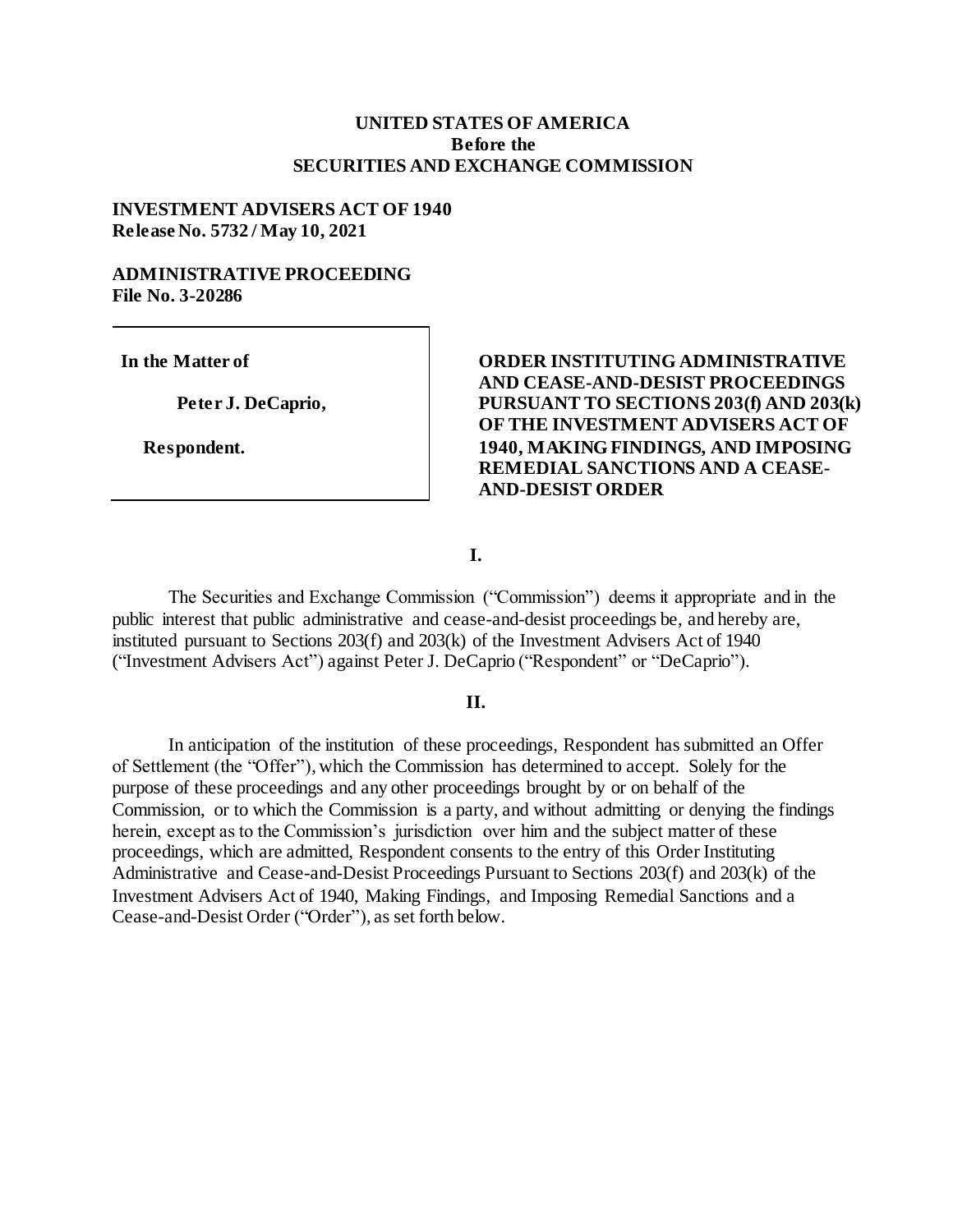## **III.**

On the basis of this Order and Respondent's Offer, the Commission finds<sup>1</sup> that:

# **A. SUMMARY**

1. This matter arises from the failure of former registered investment adviser Crow Point Partners, LLC ("Crow Point") and its principal Peter J. DeCaprio ("DeCaprio") to disclose certain conflicts of interest to advisory client the EAS Crow Point Alternatives Fund ("EAS Fund"), an open-end mutual fund. Between April 2015 and June 2016, through DeCaprio, Crow Point made a series of investments of the EAS Fund's assets into an unregistered fund ("Private Fund") and did so through an investment adviser-sponsored investment platform ("Investment Platform"). However, Crow Point had several business arrangements with the Private Fund and the Investment Platform, which created conflicts of interest.

2. As investment advisers, Crow Point and DeCaprio owed a fiduciary duty to their client, the EAS Fund. This duty included the duty to disclose all material facts, including any conflicts of interest, so that the EAS Fund had sufficient facts to understand the conflicts and make informed decisions. The relationships that DeCaprio, as principal of Crow Point and portfolio manager of the EAS Fund, negotiated and facilitated between Crow Point and the Private Fund, Investment Platform, and others described herein created conflicts of interest that Crow Point and DeCaprio did not disclose to the EAS Fund or its trustees. As a result, DeCaprio willfully violated Section 206(2) of the Investment Advisers Act.

# **B. RESPONDENT**

l

3. **Peter J. DeCaprio** ("DeCaprio" or "Respondent"), age 58, is a resident of Boston, Massachusetts. DeCaprio served as co-founder, President, and CEO of Crow Point. DeCaprio was one of Crow Point's three control persons, and owned more than 25% of the firm. During the relevant period, DeCaprio was an investment adviser to and the portfolio manager for the EAS Fund, solely responsible for all investment decisions, and compensated through an annual salary from Crow Point. DeCaprio also had responsibility for reviewing Crow Point's Forms ADV Part 2A to ensure that they were complete and accurate, including with respect to disclosure of conflicts of interest.

# **C. OTHER RELEVANT ENTITIES**

4. **Crow Point Partners, LLC** ("Crow Point"), a Delaware limited liability company, headquartered in Hingham, Massachusetts, was an investment adviser registered with the Commission until June 4, 2020, when Crow Point withdrew its registration. From 2006 until 2020, Crow Point served as investment adviser to several mutual funds, including to the EAS Crow Point Alternatives Fund (the "EAS Fund") from 2013 to 2020. Crow Point ceased operations in mid-2020.

<sup>1</sup> The findings herein are made pursuant to Respondent's Offer of Settlement and are not binding on any other person or entity in this or any other proceeding.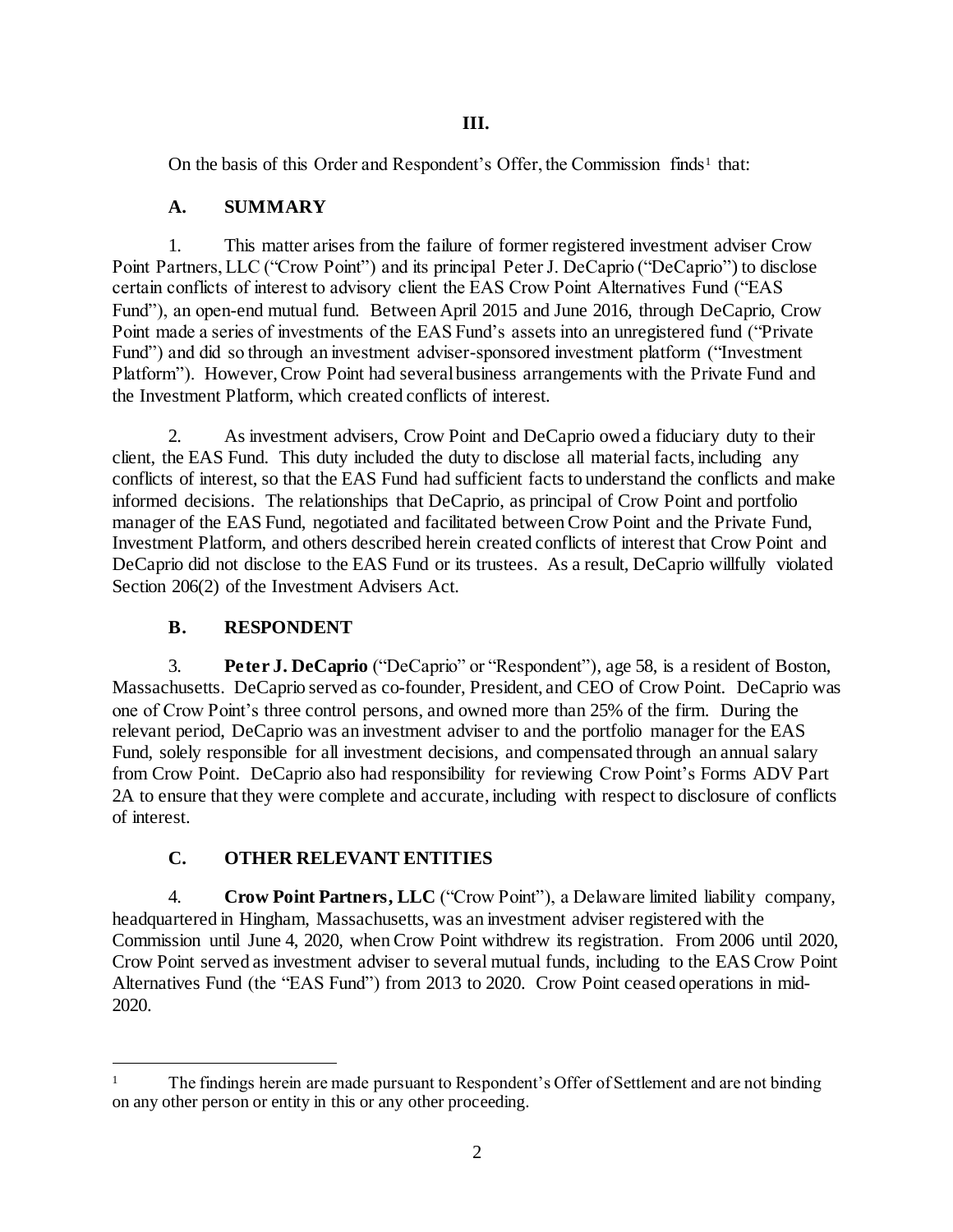5. **EAS Crow Point Alternatives Fund** ("EAS Fund"), a pooled investment vehicle operating as an open-end mutual fund, was a series of the Northern Lights Trust Fund, an investment company registered with the Commission and headquartered in Omaha, Nebraska, until October 2017, when it became a series of the 360 Funds, an investment company registered with the Commission and headquartered in Fairway, Kansas.

6. **Investment Platform**, is a Delaware limited partnership and unregistered fund that operates as an investment platform and was managed by principals of Crow Point's prime broker during the relevant period. The Investment Platform offers approximately 15 underlying unregistered funds into which investments can be allocated. An investor invests in the Investment Platform and then directs the Investment Platform as to how to allocate the investment among the underlying unregistered fund options.

7. **Investment Platform Adviser**, a Delaware limited liability company, is an investment adviser registered with the Commission and headquartered in New York, New York, and serves as the investment adviser to the Investment Platform. The Investment Platform Adviser selects the funds to offer as investment options on the Investment Platform.

8. **Private Fund**, a Delaware limited liability company, is an unregistered fund available as an investment option on the Investment Platform. Series A of Private Fund served as a "feeder fund" to an affiliated unregistered fund, a British Virgin Islands business company with its principal place of business in Tortola, British Virgin Islands.

9. **Private Fund Adviser**, a Delaware limited liability company, is an investment adviser registered with the Commission and headquartered in New York, New York and served as an investment adviser to Private Fund during the relevant period.

# **D. FACTS**

# **Crow Point Background**

10. During the relevant period, Crow Point was a registered investment adviser that acted as an adviser or sub-adviser to registered and unregistered funds, pension and profit sharing plans, and high net worth individuals. Crow Point was principally owned and controlled by three managing directors, one of whom was DeCaprio. As of 2019, Crow Point managed approximately \$920 million in assets.

## **The EAS Fund's Investments in the Investment Platform**

11. Between April 2015 and June 2016, at DeCaprio's direction, Crow Point made a series of investments of the EAS Fund's assets, through the Investment Platform, into the Private Fund. In March 2016, Crow Point, through DeCaprio, began substantially increasing the amount of EAS Fund assets invested in the Private Fund. Due to the additional investments in the Private Fund, as well as redemptions in the EAS Fund, by April 2016, the EAS Fund's investment in the Private Fund comprised more than 15% of the EAS Fund's net assets and, as of July 31, 2016, the investment in the Private Fund comprised 27.6% of the EAS Fund's net assets. In total, the EAS Fund invested \$8,050,000 in the Private Fund. Over \$3 million of those assets remained invested, through the Investment Platform, in the Private Fund until 2020.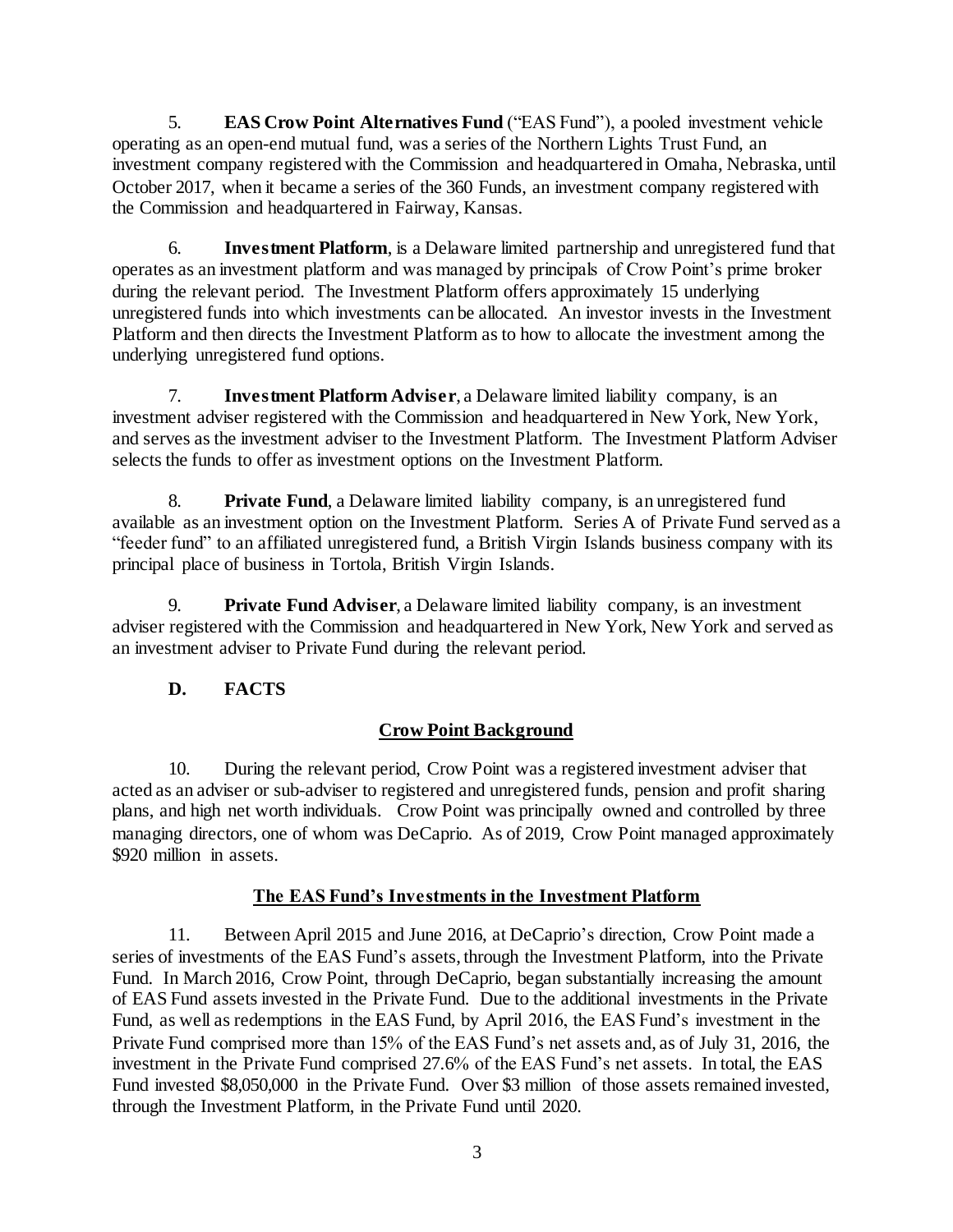12. From at least September 2015 through January 2017, Crow Point had material financial ties to both the Private Fund Adviser and the Investment Platform Adviser. These relationships created conflicts of interest which were not disclosed to the EAS Fund.

- 13. These undisclosed conflicts of interest arose from the following:
	- (1) Crow Point's serving as a sub-adviser to an affiliated unregistered fund of Private Fund;
	- (2) A mutual business referral agreement between Crow Point and the Investment Platform Adviser;
	- (3) DeCaprio's seeking of a substantial investment into a fund in formation to be advised by Crow Point from an individual who was chairman of the Private Fund Adviser and a board member of the Investment Platform Adviser; and
	- (4) The addition of an unregistered fund advised by Crow Point as an investment option available through the Investment Platform.

#### **Sub-Advisory Agreement**

14. From September 23, 2015 to September 1, 2016, when Crow Point resigned, Crow Point served as a sub-adviser to an affiliated unregistered fund of Private Fund based in the British Virgin Islands.

15. DeCaprio negotiated and signed the Sub-Advisory Agreement with the Private Fund Adviser and the affiliated unregistered fund on behalf of Crow Point.

16. Pursuant to the Sub-Advisory Agreement, Crow Point managed up to \$6.6 million of the affiliated unregistered fund's assets and was entitled to be compensated through a performance fee of 25% on any gains on these assets over specified periods. Because of this fund's performance, Crow Point's total fees were limited to payments of only \$161.78 in 2015 and \$5,332.49 in the first quarter of 2016.

17. Crow Point's serving as a sub-adviser to an affiliated unregistered fund of Private Fund Adviser, and entitlement to fees, while investing the EAS Fund's assets in the Private Fund, created a conflict of interest that was not disclosed to the EAS Fund.

#### **Mutual Business Referral Agreement**

18. For the period from June 15, 2016 until January 23, 2017, Crow Point and the Investment Platform Adviser maintained a Mutual Referral Agreement under which Crow Point and the Investment Platform Adviser agreed to compensate one another for referring assets under management. The agreement specified that Crow Point would pay the Investment Platform Adviser a quarterly fee of 0.625% for any assets under management referred to Crow Point and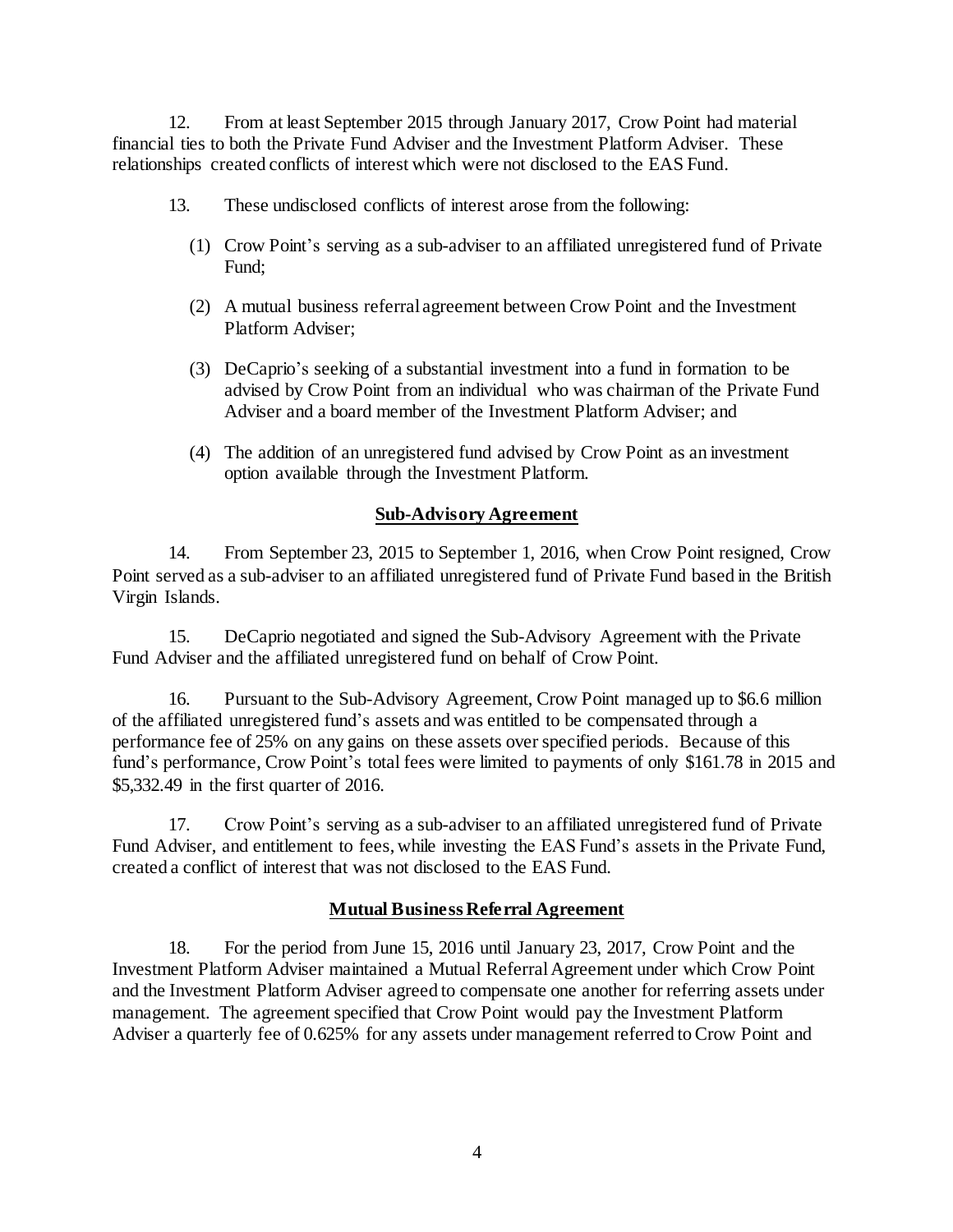that the Investment Platform Adviser would pay Crow Point a quarterly fee of 25% of the gross margin on any collected fees from any clients referred by Crow Point.

19. Pursuant to the agreement, which DeCaprio negotiated and signed on behalf of Crow Point, the EAS Fund received approximately \$15 million in assets under management referred by the Investment Platform Adviser, from which Crow Point could have received management fees of up to 1% per annum. (The management fee was subject to a contractual fee cap which reduced the management fees to about 0.25% for the year ended April 30, 2016 and about 0.64% for the year ended April 30, 2017.) Crow Point ultimately paid the Investment Platform Adviser \$8,033 in referral fees over the term of the agreement.

20. The Mutual Referral Agreement between Crow Point and the Investment Platform Adviser created conflicts of interest for Crow Point. Crow Point and DeCaprio were incentivized to maintain the EAS Fund's investment in the Investment Platform (1) to encourage the Investment Platform Adviser to continue to refer assets under management to the EAS Fund from which Crow Point received management fees; and (2) to receive a reduction in the referral fees that Crow Point owed to the Investment Platform Adviser under the Mutual Referral Agreement. These conflicts were not adequately disclosed to the EAS Fund.

## **Solicitation of Investment**

21. From April to June of 2016, DeCaprio repeatedly sought an investment from an individual who was the chairman of the Private Fund Adviser and a board member of the Investment Platform Adviser into a new fund in formation, the Crow Point Global Dividend Plus Fund, launched by Crow Point in June 2016. In a June 6, 2016 email to a principal of the Private Fund Adviser, DeCaprio referred to the connection between his investment of the EAS Fund's assets in the Private Fund and his solicitation of an investment from the individual: "Discuss what? I was supposed to pump 1.5 mil more into [the Private Fund], which I did, taking our stake up to \$8.0 mil. [The individual] was then going to stroke a \$5 mil check for the [Global Dividend Plus Fund]."

22. While the individual did not make an investment into the new Crow Point fund, DeCaprio's seeking of a potential investment from the individual, while directing the EAS Fund's assets to the Private Fund through the Investment Platform, created an incentive for Crow Point and DeCaprio to put their interests ahead of the EAS Fund's interests, a conflict of interest that was not disclosed to the EAS Fund.

## **Crow Point L/S Portfolio, L.P. Investment Option**

23. In addition, from at least March to August 2016, during the same time period that Crow Point, through DeCaprio, was increasing the EAS Fund's investment in the Private Fund through the Investment Platform, an unregistered fund managed by Crow Point, Crow Point L/S Portfolio, was made available as an investment option on the Investment Platform.

24. DeCaprio had discussions with the Investment Platform Advisor about having the Crow Point L/S Portfolio included on the Investment Platform, and it is through these discussions that it became an investment option. Consistent with the Investment Platform Adviser's arrangement with the advisers to the underlying funds on its Investment Platform, Crow Point and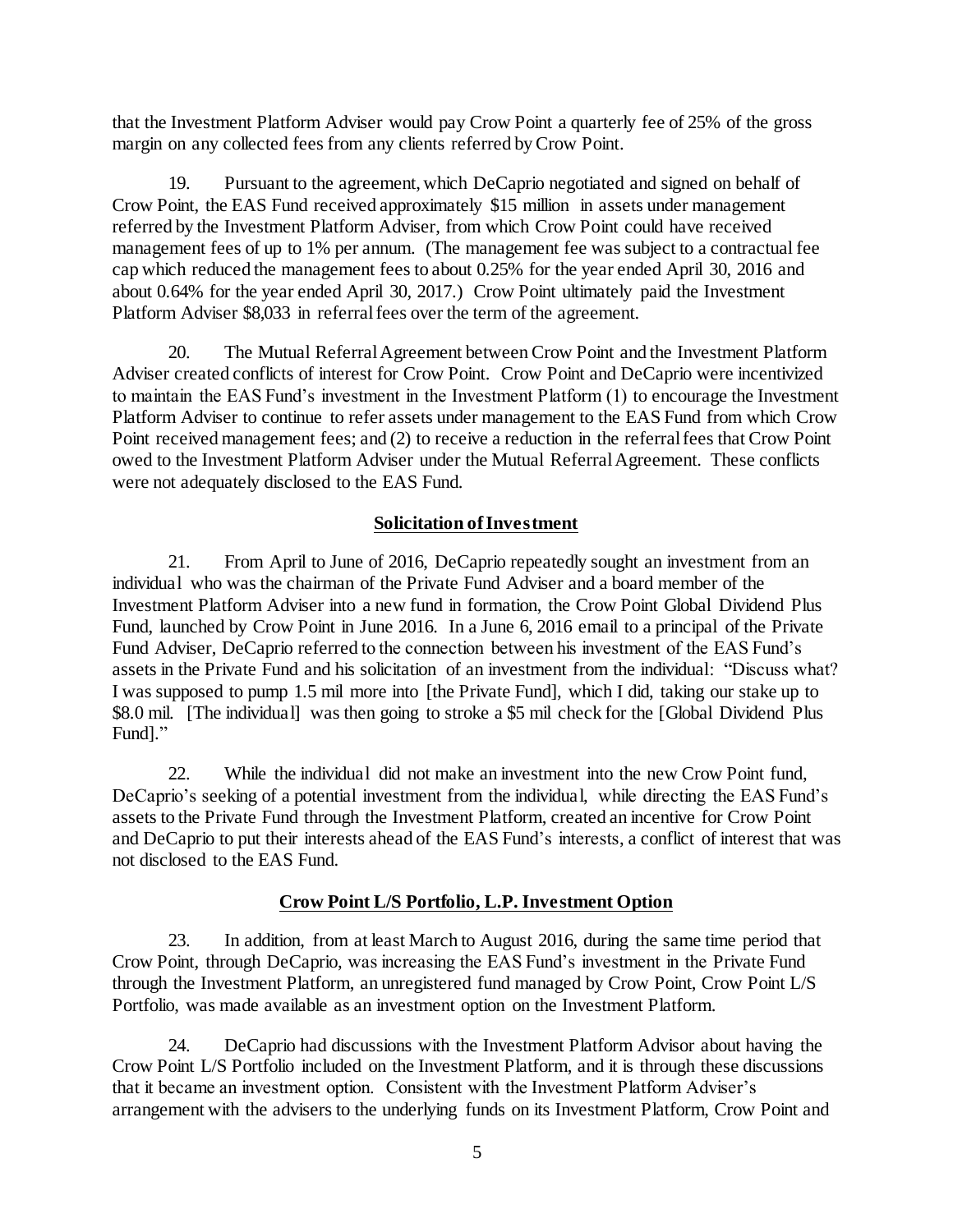the Investment Platform Adviser would have split the asset management fees on assets invested in the Crow Point L/S Portfolio through the Investment Platform if any assets had been invested in that investment option.

25. While the Crow Point L/S Portfolio did not receive any investments via the Investment Platform, DeCaprio's push for the Crow Point L/S Portfolio, L.P. to be included as an investment option on the Investment Platform, through which both Crow Point and the Investment Platform Adviser had an opportunity to earn asset management fees, created an incentive for Crow Point and DeCaprio to direct EAS Fund assets to the Investment Platform, a conflict of interest that was not disclosed to the EAS Fund.

### **Crow Point and DeCaprio Did Not Adequately Disclose the Conflicts of Interest Connected to the Investment Platform**

26. As investment advisers, Crow Point and DeCaprio were obligated to disclose fully all material facts to their advisory client the EAS Fund, including any conflicts of interest. The overlapping business between Crow Point and the Private Fund, the Private Fund Adviser, and the Investment Platform Adviser, described above, which business arrangements DeCaprio negotiated, created conflicts of interest between Crow Point and DeCaprio and the EAS Fund. Crow Point and DeCaprio failed to disclose these conflicts to the EAS Fund or its trustees in Form ADV or otherwise.

27. Form ADV Part 2A requires an investment adviser to disclose material conflicts of interest, including relationships with other investment advisers. On March 31, 2016, Crow Point filed a Form ADV Part 2A that stated that its relationships with other financial industry participants were "[n]ot applicable."

28. As of March 31, 2016, Crow Point's sub-advisory relationship with the Private Fund Adviser was ongoing, and thus the statement that its relationships with other financial industry participants was "not applicable" was misleading. Crow Point further failed to promptly file an amended Form ADV Part 2A to disclose the Mutual Referral Agreement and the discount it received as a result of the EAS Fund investment in the Investment Platform. Crow Point also omitted disclosing the Mutual Referral Agreement and the discount received in Crow Point's Part 2A of Form ADV, dated March 31, 2017. DeCaprio was responsible for reviewing drafts of the Form ADV Part 2A for accuracy and completeness and failed to disclose the sub-advisory relationship, the Mutual Referral Agreement, or the discount received.

29. By failing to disclose the conflicts of interest described above or to exercise reasonable care when reviewing Crow Point's Forms ADV Part 2A, DeCaprio breached his fiduciary duties to the EAS Fund.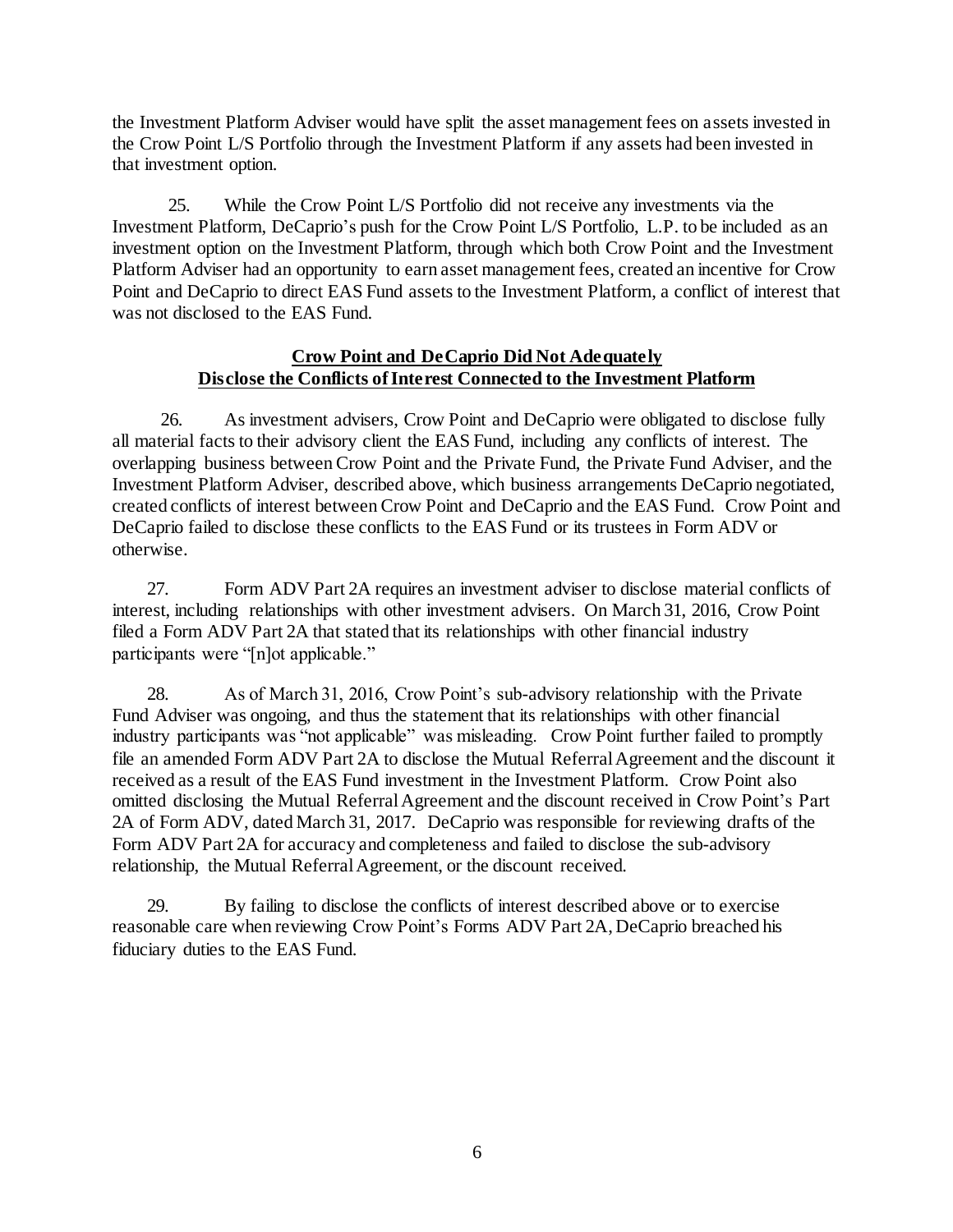## **E. VIOLATIONS**

30. As a result of the conduct described above, DeCaprio willfully<sup>2</sup> violated Section 206(2) of the Investment Advisers Act which prohibits an investment adviser from, directly or indirectly, engaging in any transaction, practice, or course of business which operates as a fraud or deceit upon any client or prospective client. A violation of Section 206(2) of the Investment Advisers Act may rest on a finding of simple negligence. *SEC v. Steadman*, 967 F.2d 636, 643 n.5 (D.C. Cir. 1992) (citing *SEC v. Capital Gains Research Bureau, Inc.*, 375 U.S. 180, 195 (1963)).

### **IV.**

In view of the foregoing, the Commission deems it appropriate and in the public interest to impose the sanctions agreed to in Respondent's Offer.

Accordingly, pursuant to Sections 203(f) and 203(k) of the Investment Advisers Act, it is hereby ORDERED that:

- A. Respondent DeCaprio is censured.
- B. Respondent DeCaprio shall cease and desist from committing or causing any violations and any future violations of Section 206(2) of the Investment Advisers Act.

C. Respondent DeCaprio shall, within 30 days of entry of this Order, pay a civil money penalty in the amount of \$75,000 to the Securities and Exchange Commission for transfer to the general fund of the United States Treasury, subject to the Securities Exchange Act of 1934 Section 21F(g)(3). If timely payment is not made, additional interest shall accrue pursuant to 31 U.S.C. § 3717.

Payment must be made in one of the following ways:

l

- (1) Respondent may transmit payment electronically to the Commission, which will provide detailed ACH transfer/Fedwire instructions upon request;
- (2) Respondent may make direct payment from a bank account via Pay.gov through the SEC website a[t http://www.sec.gov/about/offices/ofm.htm;](http://www.sec.gov/about/offices/ofm.htm) or

<sup>&</sup>lt;sup>2</sup> "Willfully," for purposes of imposing relief under Section 203(f) of the Investment Advisors Act of 1940, "means no more than that the person charged with the duty knows what he is doing.'" *Wonsover v. SEC*, 205 F.3d 408, 414 (D.C. Cir. 2000) (quoting *Hughes v. SEC*, 174 F.2d 969, 977 (D.C. Cir. 1949)). There is no requirement that the actor "'also be aware that he is violating one of the Rules or Acts.'" *Tager v. SEC*, 344 F.2d 5, 8 (2d Cir. 1965). The decision in *The Robare Group, Ltd. v. SEC*, which construed the term "willfully" for purposes of a differently structured statutory provision, does not alter that standard. 922 F.3d 468, 478-79 (D.C. Cir. 2019) (setting forth the showing required to establish that a person has "willfully omit[ted]" material information from a required disclosure in violation of Section 207 of the Advisers Act).